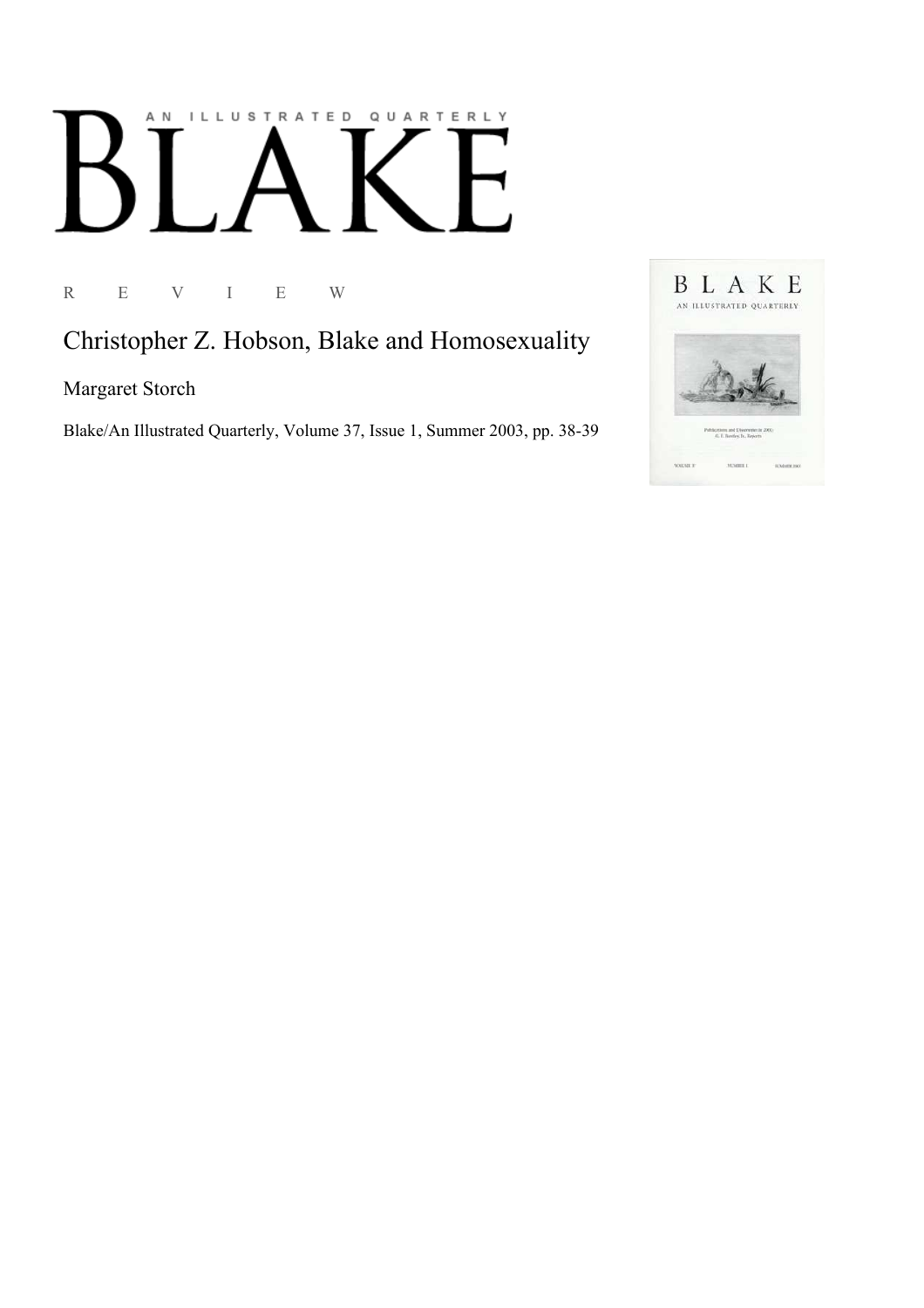of any reader, and so the subject of the "Introduction," that opening road into Innocence ("Innocence sustains itself as a voice," writes Smith [181]). Of that plate's compressed narrative of individual/cultural progression from sound to words to writing Smith hears only "consonance between the world of the child on a cloud who sets the agenda of wholesome joy and tears and the piper who provides their artistic articulation" as he marks for us also the absence of any "felt contradiction between the downward triumphant narrative of the verse and the upward swing towards heaven of the design's vegetation" (159). The reason "Every child may joy to hear," one supposes, is that with the songs now written down, etched, and printed, they may be read aloud—perhaps even with real inspiration—by some knowledgeable (i.e. experienced) reader. But in either event There Is No Natural (or, unmediated) Access—the songs can never be "heard" before they have been analyzed—not by the reader, who must negotiate the signifiers ("111"? \*I'll?), nor by young listeners, with no voice about whatever reading experience they cannot choose but overhear. Several innocent references to "deconstruction" (above, and 85,98, 151) add to the impression that, some useful if unexceptional contextualization notwithstanding, this effort does not live up to its claim to offer "An Analysis."

## Christopher Z. Hobson. *Blake and Homosexuality.* New York: Palgrave, 2000. xxii + 249 pp. \$59.95/£40.00, hardcover.

## Reviewed by MARGARET STORCH

Christopher Z. Hobson has written a welcome study of<br>Can important aspect of Blake that is too often ignored.<br>People have noted the ideal beauty of Blake's male figures, hristopher Z. Hobson has written a welcome study of an important aspect of Blake that is too often ignored. his sometimes androgynous female figures, and the centrality of the theme of brotherhood in his work. Rarely has it been suggested that Blake had a specific homosexual sympathy.

Hobson presents the view not that Blake himself was necessarily homosexual or bisexual but that he came to empathize with male homosexuals and lesbians as he became increasingly aware of the prejudice and victimization they suffered. The study is well grounded in the social history of the eighteenth and early nineteenth centuries, when a specific awareness of male homosexual identity together with intolerance, greater legal repression, and mob antagonism came about. Even the republican tradition of reform which Blake espoused was inimical to sodomy. Hobson suggests that Blake's views may have developed in a way similar to those of Jeremy Bentham, his close contemporary, who over several decades moved to a position of acceptance of homosexuality as a variant of human nature.



Hobson considers that Blake's works before *Vie Four Zoas*  reflect "the poetics of masculinity," including the tendency observed by feminists and others to treat desire and gratification in terms of heterosexual male dominance. The Prcludium to *America* is a notably aggressive example. The illustrations to the poems may depict possibly homosexual figures, for instance the women in the opening plates of *Visions of the Daughters of Albion*, but they are absorbed in the overall heterosexual male-centered ethos. Hobson also discusses Blake's views on masturbation as shown in this period, which like his masculinist perspective are regressive. He suggests that masturbation, resulting from social repression, is an expression of "deformed desire." Thus, masturbation expresses and determines Urizen's negativity in the creation sequence in *Ahouio.* 

It is in *The Four Zoas,* that vast, many-faceted work that occupied Blake for more than ten years, that Hobson finds the first clear emergence of homoerotic expression and sympathy. Most prominently, homosexual acts are depicted as expressions of rebellion against the oppressive father, Urizen. Hobson suggests that in Blake's middle and later work depictions of homosexuality frequently accompany statements in the text of resistance to social oppression. Certain illustrations in the poem are studied carefully for evidence of homosexual activity *or* interest. One of Hobson's key examples is the illustration to page 78 of *The Four Zoos,* which, as he interprets it, shows a male figure, as